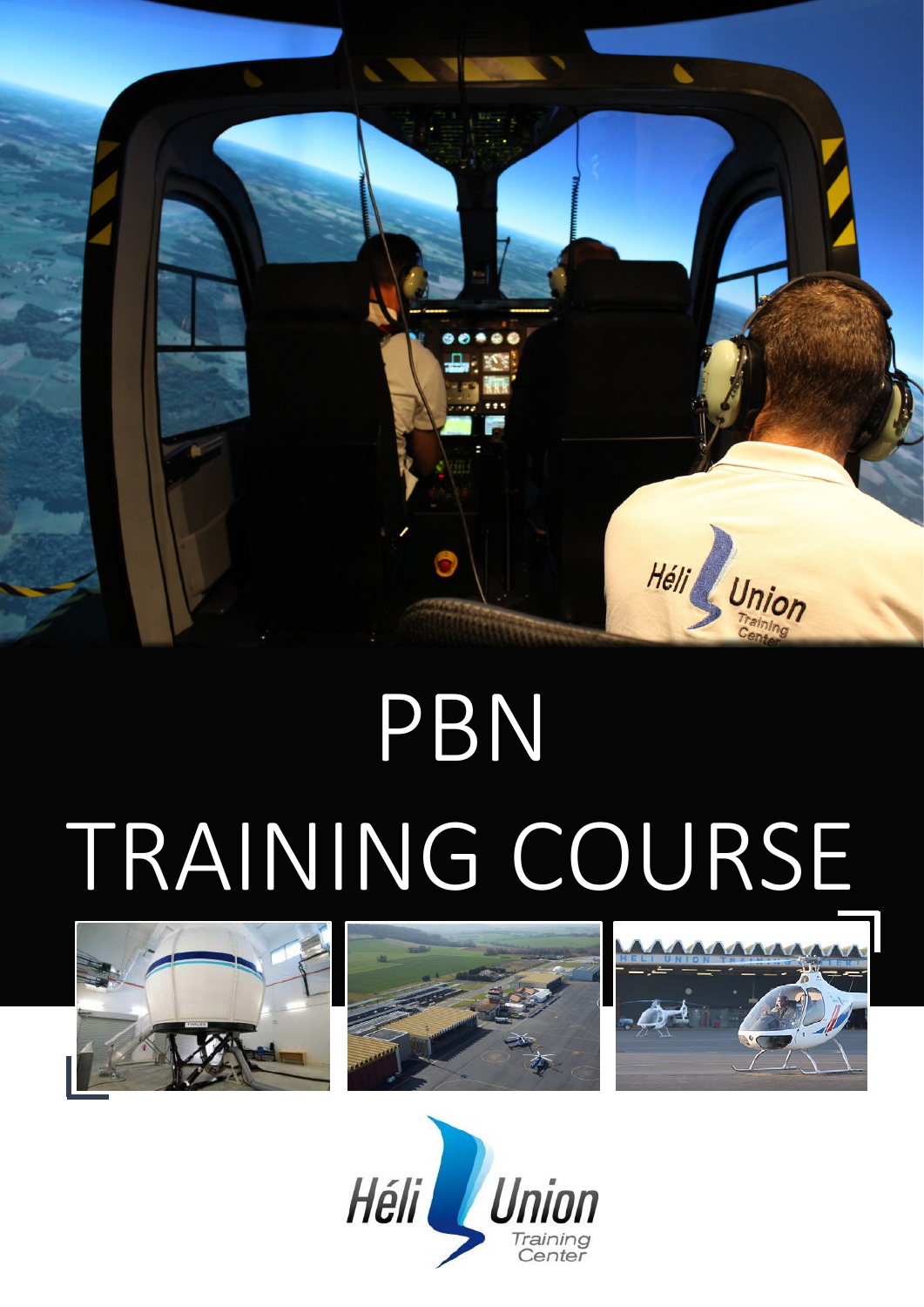Héli-Union has been training future pilots since the '70s and is fully approved by EASA to deliver superior pilot courses to individuals and organizations worldwide. Until today, more than 3500 Silots have successliy graduated from Héli-Union Training Center. Héli-Union Training Center provides the best training on your road to becoming a successful helicopter pilot.

## Performance Base Navigation Training Course

The course is composed of:

- 8 hours of theory and
- 2 training sessions of 1 hour each on our Flight Training Device FTD Level 2

The two synthetic flights are respectively focusing on normal and degraded procedures.

Our FTD is representative of EC 135 T2+ equipped with two GTN GARMIN 750 which provides an ideal combination of high level training at a very affordable cost.

We plan to train a hundred pilots before the end of this year and we are forecasting a significant workload until 2020, date by which all pilots would have to be trained. Also, the PBN is now fully integrated into our CPL/IR and IR training programmes.

## FAQS

#### **Will I have a PBN qualification on my license once the course is complete?**

No, you will get a certificate of attendance on training completion. The validation of your training shall become effective at the time of your Type Rating renewal or revalidation.

#### **The synthetic device is EC135 but I am not rated. How should I proceed?**

No problem, the course we propose is a generic training approved by the French National Authorities i.e. EASA for PBN concept learning. In this case, your company (or operator) has foreseen a complementary operational training recorded in your Operations Manual.

#### **I don't know the GARMIN 750, is this an issue?**

Not really because our training course provides you with all of the technical information you need for handling PBN related functions. Furthermore, the G750 is user-friendly. Please take note that Garmin provides a tutorial if you want to become familiar with G750: [http://www8.garmin.com/support/download\\_details.jsp?id=9256](http://www8.garmin.com/support/download_details.jsp?id=9256)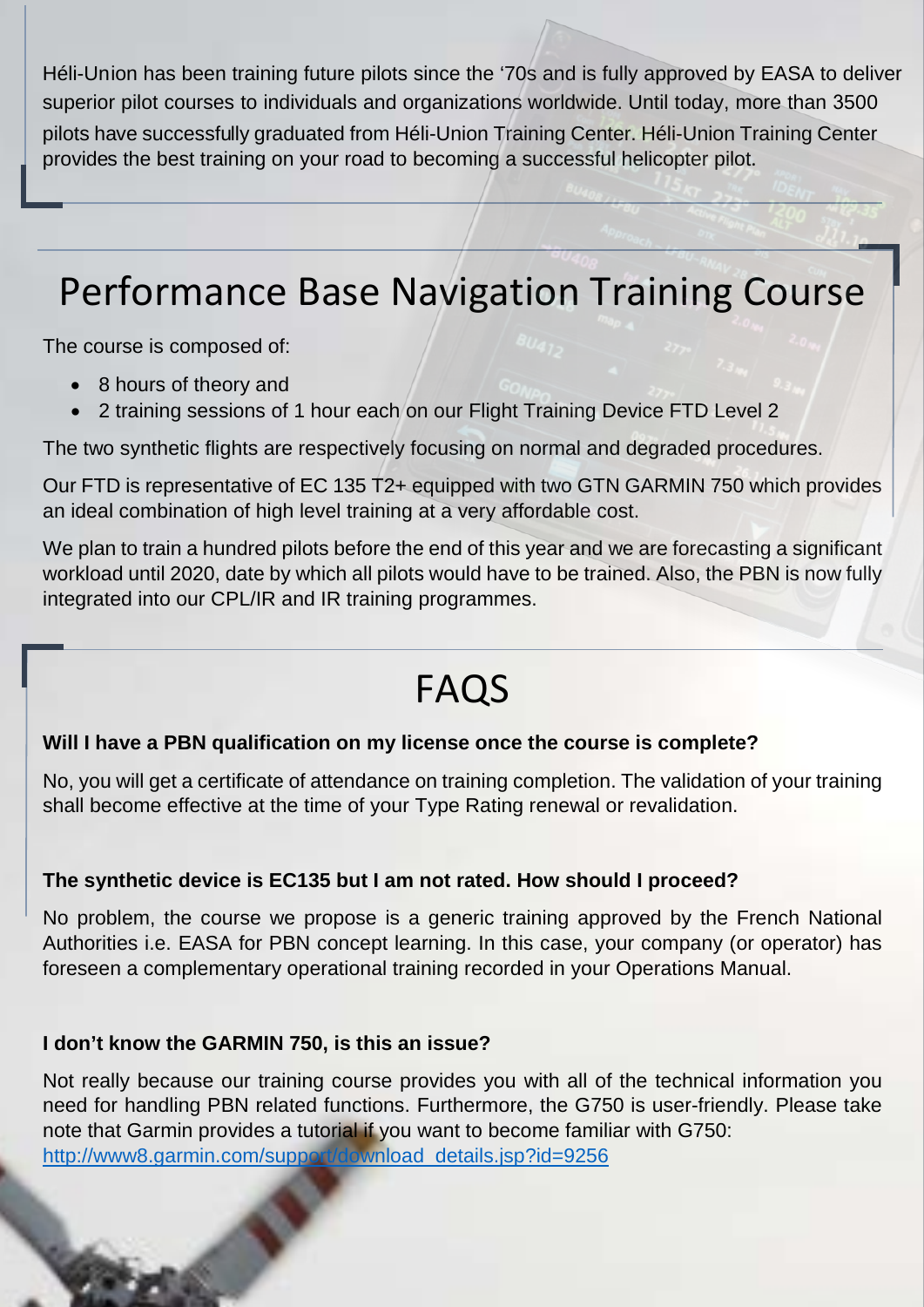#### **Am I going to be trained on 2D/3D procedures?**

Yes, you will be trained on all procedures including LPV (if 2D/3D means nothing to you, please see on the next page).

#### **Can this training be made at operator level?**

Starting on 25/08/2018, the PBN training can only be performed in an ATO.

#### **I am rated on two different types of helicopter, should my PBN qualification apply for both?**

No, at the moment of your IR renewal for each type of helicopter you will get a PBN qualification for this type of helicopter. This is logical because avionic and PBN equipment might significantly differ from one type to another.

#### **Do I have to complete my training prior to August 25th 2018?**

No, the deadline when PBN privileges are required for IR is August 25th 2020. The pilots who are IR rated w/o PBN privileges may fly, until this deadline, on routes and approaches which do not require PBN privileges. No PBN mention is required for IR renewal until August 25th 2020.

#### **Is it possible to include PBN training during an IR renewal or extension?**

Indeed, you can ask to include PBN as part of an IR extension to EC135 type rating for instance. For any details, please do not hesitate to contact us.

#### **Contact us:**

Héli-Union Training Center Aéroport d'Angoulême Cognac 16430 Champniers Tel: +33 (0)5 45 90 33 38 Email: contact@hutc.fr

#### **Follow us on:**